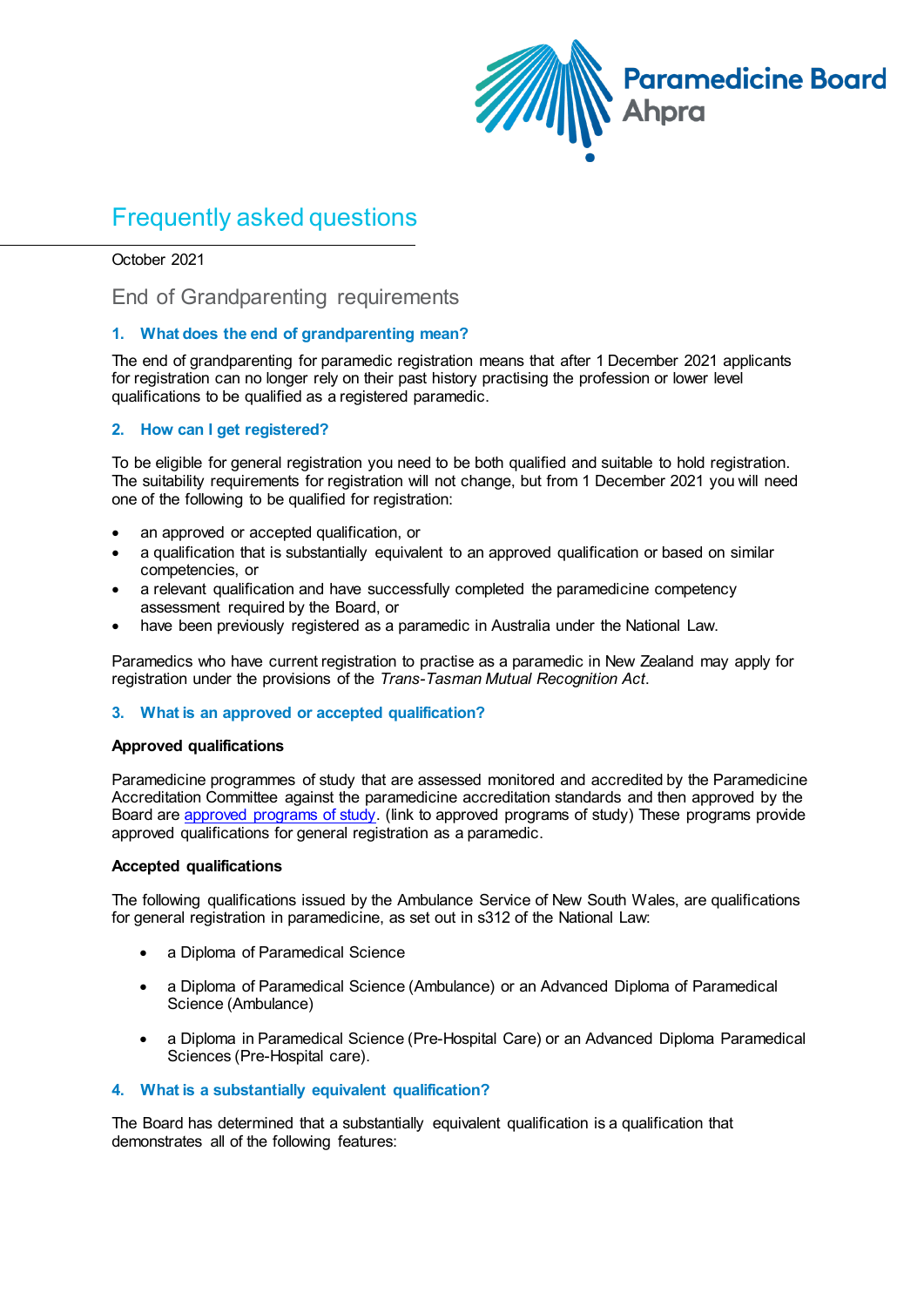- it was recognised by a registration or licencing body in paramedicine in the country where it was obtained, or it allowed an applicant to practise as a paramedic in that country when it was obtained
- it was subject to quality assurance and recognised or accredited by a body external to the education provider and the quality assurance was based on published accreditation standards for paramedic education. Those standards must include all the following:
	- − contemporary approaches to education
	- − institutional resources (staffing and facilities)
	- evidence based in contemporary practise
	- − clinical placements including on the job paramedic experience under supervision across a range of healthcare and community settings, and
	- medication management that addresses the same and effective use of medicines.

The published process for reviewing education programs and providers against these accreditation standards must include the following:

- an assessment conducted by an individual or team with appropriate expertise in education and in paramedic practice
- regular review of the program(s) of studies such as annual reporting or cyclical accreditation.
- the academic level of the qualification must be at least comparable to an Australian Bachelor degree.

# **5. What is a relevant qualification?**

The Board has determined that a relevant qualification is a qualification that demonstrates all the following features:

- it was recognised by a registration or licencing body in paramedicine in the country where it was obtained, or it allowed an applicant to practise as a paramedic in that country when it was obtained
- the program of study covered the following:
	- − evidence-based and contemporary paramedicine practice
	- − clinical placements including on the job paramedic experience under supervision across a range of healthcare and community settings, and
	- − medication management that addresses safe and effective use of medicine(s).
- the academic level of the qualification must be at least comparable to an Australian Advanced Diploma or Associate Degree.

# **6. After 1 December 2021 what if I don't have a qualification and don't meet any of these options?**

Prior to 1 December 2021 you would be able to seek to be qualified for general registration under the grandparenting provisions. After 1 December 2021 if you don't have a qualification, or your qualification doesn't meet any of these options, you may be required to upgrade your qualification.

# **7. How do I know if my qualification is substantially equivalent or relevant to the profession?**

Soon the Board will be establishing a process for candidates seeking to be qualified for general registration by holding a substantially equivalent or relevant qualification to apply to have their qualifications reviewed prior to them making an application for registration.

Further information will be published on the Board's website once this process is available.

# **8. What if I have an application that hasn't been decided by the Board yet?**

Any complete application received before 1 December 2021 will be considered under the grandparenting provisions. Once an application is received, it may take some time for the application to be fully assessed and a decision made.

# **9. Will I get my money back if my application is refused because I'm not qualified for general registration?**